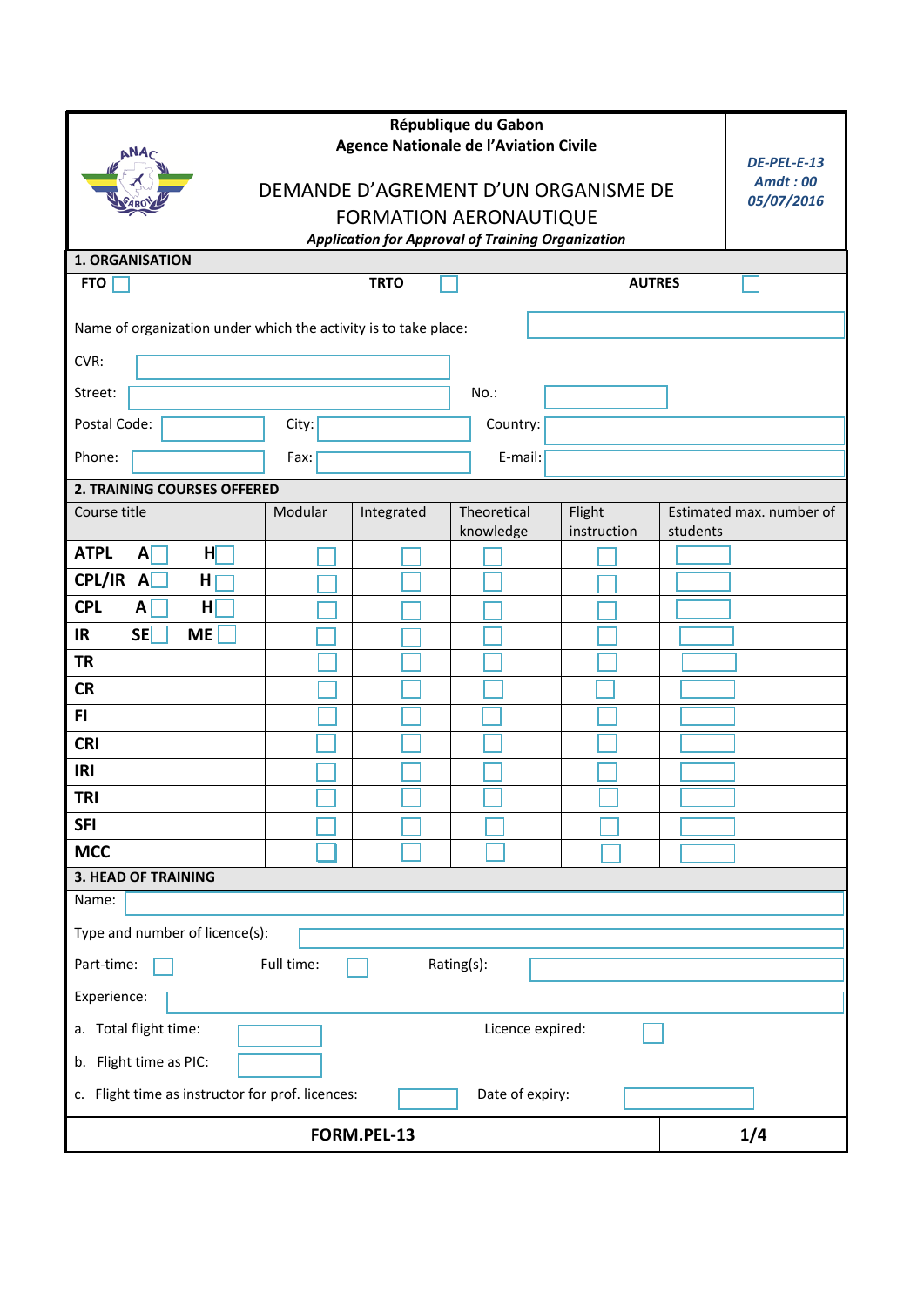| NOM DE L'ATO/OFA :                                                                 |     |  |  |  |  |
|------------------------------------------------------------------------------------|-----|--|--|--|--|
| <b>4. CHIEF FLIGHT INSTRUCTOR</b>                                                  |     |  |  |  |  |
| Name:                                                                              |     |  |  |  |  |
| Type and number of licence(s):                                                     |     |  |  |  |  |
| Full time:<br>Part-time:<br>Rating(s):                                             |     |  |  |  |  |
| Experience:                                                                        |     |  |  |  |  |
| a. Total flight time:<br>Licence expired:                                          |     |  |  |  |  |
| b. Flight time as PIC:                                                             |     |  |  |  |  |
| c. Flight time as instructor for prof. licences:<br>Date of expiry:                |     |  |  |  |  |
| <b>5. CHIEF GROUND INSTRUCTOR</b>                                                  |     |  |  |  |  |
| Name:                                                                              |     |  |  |  |  |
| Type and number of licence(s):                                                     |     |  |  |  |  |
| Full time:<br>Part-time:<br>Rating(s):                                             |     |  |  |  |  |
| Experience:                                                                        |     |  |  |  |  |
| a. Total flight time:<br>Licence expired:                                          |     |  |  |  |  |
| b. Flight time as PIC:                                                             |     |  |  |  |  |
| Flight time as instructor for prof. licences:<br>Date of expiry:<br>c.             |     |  |  |  |  |
| Other experiences in aviation:<br>d.                                               |     |  |  |  |  |
| 6. FLIGHT INSTRUCTOR(S) AND GROUND INSTRUCTOR(S), AS APPLICABLE                    |     |  |  |  |  |
| Type and number of valid licence(s) (if any):<br>Part-time:<br>Name:<br>Full time: |     |  |  |  |  |
|                                                                                    |     |  |  |  |  |
| Type and number of valid licence(s) (if any):<br>Name:<br>Part-time:<br>Full time: |     |  |  |  |  |
|                                                                                    |     |  |  |  |  |
| Type and number of valid licence(s) (if any):<br>Part-time:<br>Name:<br>Full time: |     |  |  |  |  |
|                                                                                    |     |  |  |  |  |
| Type and number of valid licence(s) (if any)<br>Part-time:<br>Name:<br>Full time:  |     |  |  |  |  |
|                                                                                    |     |  |  |  |  |
| Name:<br>Part-time:<br>Type and number of valid licence(s) (if any):<br>Full time: |     |  |  |  |  |
| Name:<br>Part-time:<br>Type and number of valid licence(s) (if any):               |     |  |  |  |  |
| Full time:                                                                         |     |  |  |  |  |
| FORM. PEL-13                                                                       | 2/4 |  |  |  |  |
|                                                                                    |     |  |  |  |  |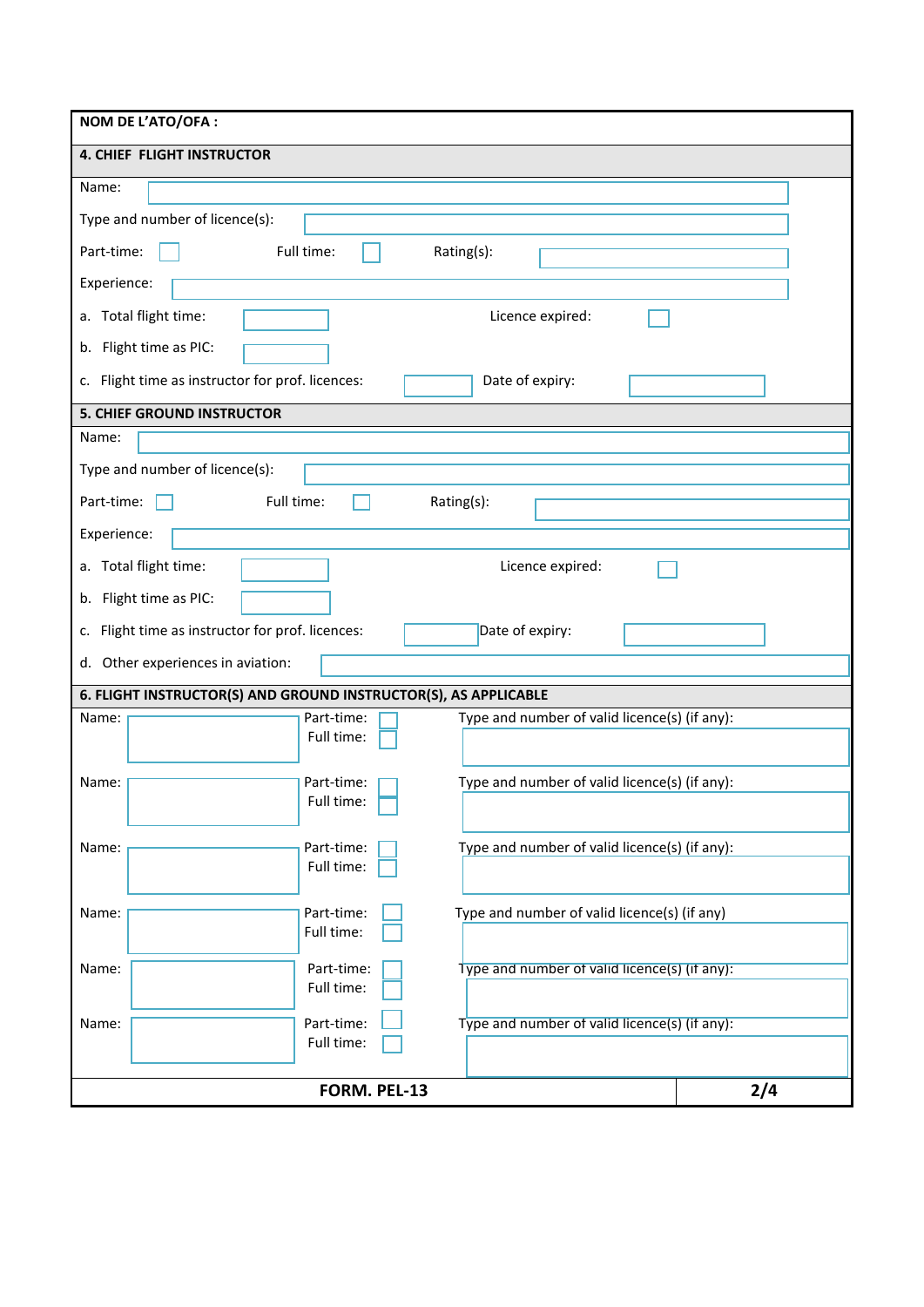| Nom de l'ATO/OFA :                                                          |                          |                                               |                                               |  |  |  |
|-----------------------------------------------------------------------------|--------------------------|-----------------------------------------------|-----------------------------------------------|--|--|--|
| 6. FLIGHT INSTRUCTOR(S) AND GROUND INSTRUCTOR(S), AS APPLICABLE (FOLLOWING) |                          |                                               |                                               |  |  |  |
| Name:                                                                       | Part-time:               | Type and number of valid licence(s) (if any): |                                               |  |  |  |
|                                                                             | Full time:               |                                               |                                               |  |  |  |
|                                                                             |                          |                                               |                                               |  |  |  |
| Name:                                                                       | Part-time:               | Type and number of valid licence(s) (if any): |                                               |  |  |  |
|                                                                             | Full time:               |                                               |                                               |  |  |  |
|                                                                             |                          |                                               |                                               |  |  |  |
| Name:                                                                       | Part-time:               | Type and number of valid licence(s) (if any): |                                               |  |  |  |
|                                                                             | Full time:               |                                               |                                               |  |  |  |
|                                                                             |                          |                                               |                                               |  |  |  |
| Name:                                                                       | Part-time:               | Type and number of valid licence(s) (if any): |                                               |  |  |  |
|                                                                             | Full time:               |                                               |                                               |  |  |  |
|                                                                             |                          |                                               |                                               |  |  |  |
| Name:                                                                       | Part-time:<br>Full time: |                                               | Type and number of valid licence(s) (if any): |  |  |  |
|                                                                             |                          |                                               |                                               |  |  |  |
| 7. MAIN AERODROMES                                                          |                          |                                               |                                               |  |  |  |
| Base aerodrome:                                                             |                          | Aerodrome(s) for Training:                    |                                               |  |  |  |
|                                                                             |                          |                                               |                                               |  |  |  |
|                                                                             |                          |                                               |                                               |  |  |  |
| Alternative base aerodrome:                                                 |                          | IFR approaches:                               |                                               |  |  |  |
|                                                                             |                          | Air traffic control:                          |                                               |  |  |  |
| Night flying:                                                               |                          |                                               |                                               |  |  |  |
| 8. FLIGHT OPERATIONS ACCOMMODATION                                          |                          |                                               |                                               |  |  |  |
| Location, number and size of rooms                                          |                          |                                               |                                               |  |  |  |
| (Reference to description)                                                  |                          |                                               |                                               |  |  |  |
|                                                                             |                          |                                               |                                               |  |  |  |
|                                                                             |                          |                                               |                                               |  |  |  |
| 9. THEORICAL INSTRUCTION FACILITIES                                         |                          |                                               |                                               |  |  |  |
| Location, number and size of rooms                                          |                          |                                               |                                               |  |  |  |
| (Reference to description)                                                  |                          |                                               |                                               |  |  |  |
|                                                                             |                          |                                               |                                               |  |  |  |
| 10. DESCRIPTION OF TRAINING DEVICES AS APPLICABLE                           |                          |                                               |                                               |  |  |  |
| Flight simulators                                                           |                          | Status of qualification                       |                                               |  |  |  |
|                                                                             |                          |                                               |                                               |  |  |  |
|                                                                             |                          |                                               |                                               |  |  |  |
|                                                                             |                          |                                               |                                               |  |  |  |
| FNPT I/II                                                                   |                          | Status of qualification                       |                                               |  |  |  |
|                                                                             |                          |                                               |                                               |  |  |  |
|                                                                             |                          |                                               |                                               |  |  |  |
| Flight training devices (FTD)                                               |                          | <b>Status of qualification</b>                |                                               |  |  |  |
|                                                                             |                          |                                               |                                               |  |  |  |
|                                                                             |                          |                                               |                                               |  |  |  |
|                                                                             |                          |                                               |                                               |  |  |  |
|                                                                             | FORM .- PEL-13           |                                               | 3/4                                           |  |  |  |